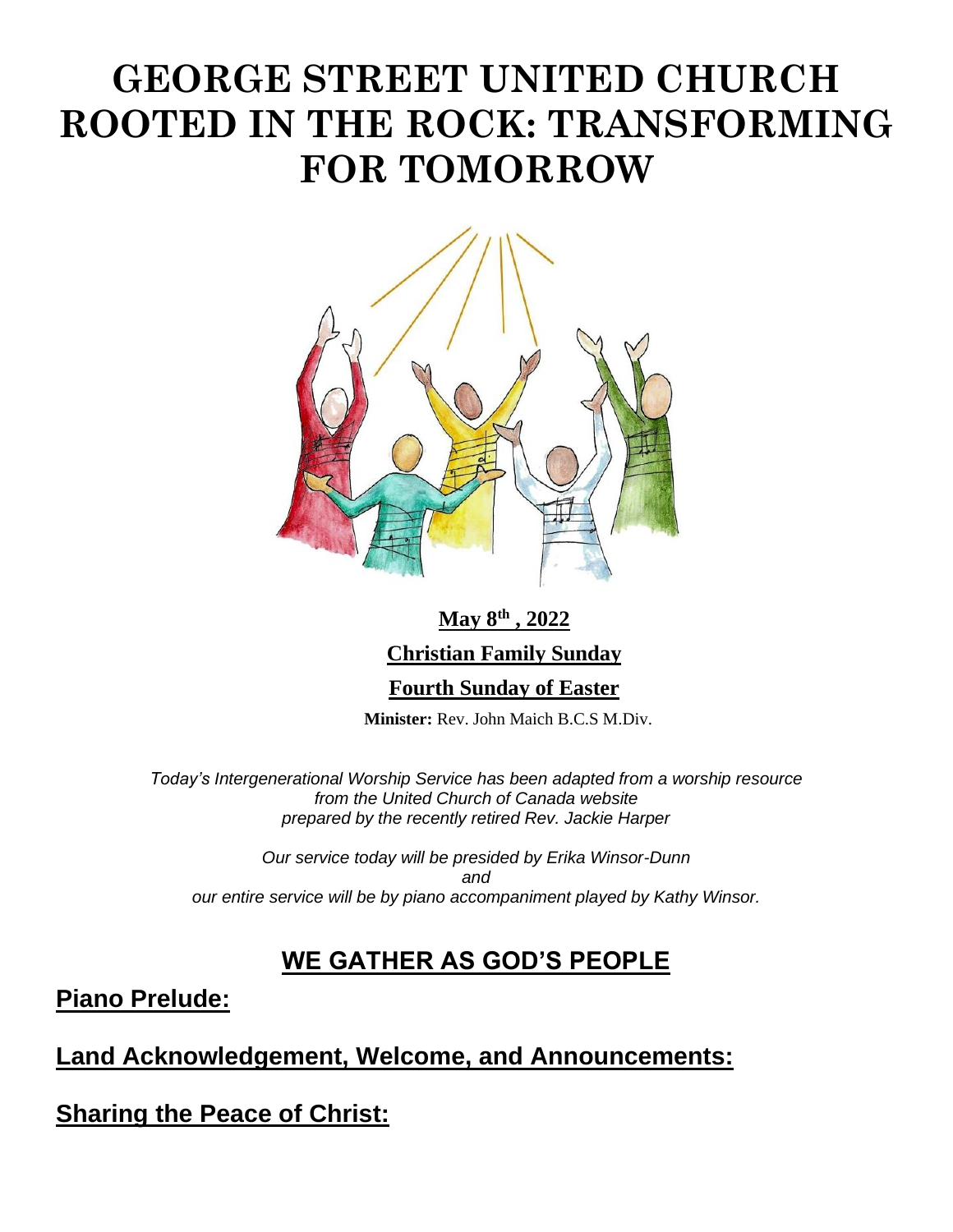## **\*Call To Worship:** *(Stand)*

*God invites us into relationship with one another, to know one another as siblings, to care for one another. In baptism, we have been welcomed into this world-wide Christian family and each new child or adult baptized is welcomed into this same family. Today we celebrate being part of that family, being kin to one another, being called to the task of "kin-dom" building and sharing.* 

*Please Stand as you are able, so we can pray:*

- ONE: Creator, parent of the human family,
- **ALL: we gather to worship you.**
- ONE: In baptism, we are called beloved children of God, as such,
- **ALL: we gather to worship you.**
- ONE: Friends, neighbours, siblings in faith,
- **ALL: we gather to worship in song, in prayer, in readings, in thoughts and in reflections. Let us worship God.**

## **\*Hymn: VU395 Come In, Come In, and Sit Down** *(Stand)*

(Congregation to sing verses)

(Chorus to be sung by: Mason & Aislynn Whitten, Dominic & Caleb Power)

# **Opening Prayer:** *(in unison- seated)*

**ALL: God, creator of us all, we gather to worship you. We come as individuals, we come in family units, we come as neighbours and as friends.**

**We come here today, where we are welcomed with all our fragilities and strengths. We gather with kindred spirits who long to live faithful to your calling. Guide us, inspire us, challenge us, comfort us, and nurture us in this time of worship so that we might be enabled to return to our daily lives ready to engage fully with all of your creation.** 

**We pray together with a resounding Amen.** 

# **Memorial Candle Lighting- A Time of Remembrance**

*(Rev. John Maich)* Scripture: Isaiah 40:1-5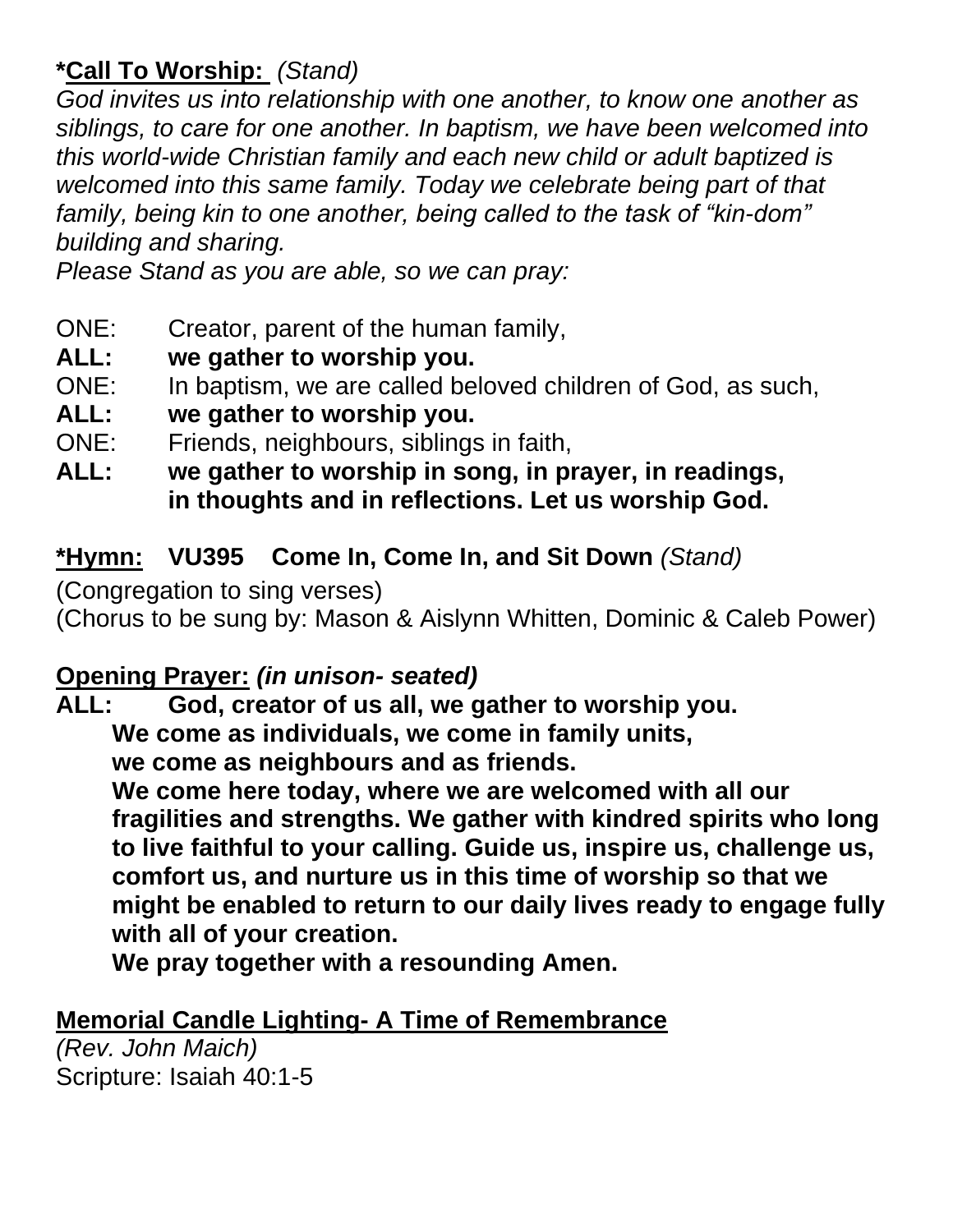*40 Comfort, O comfort my people, says your God.<sup>2</sup> Speak tenderly to Jerusalem, and cry to her that she has served her term, that her penalty is paid, that she has received from the LORD's hand double for all her sins. <sup>3</sup> A voice cries out: "In the wilderness prepare the way of the LORD, make straight in the desert a highway for our God. <sup>4</sup> Every valley shall be lifted up, and every mountain and hill be made low; the uneven ground shall become level, and the rough places a plain. <sup>5</sup> Then the glory of the LORD shall be revealed, and all people shall see it together, for the mouth of the LORD has spoken."*

**Candle Lighting:** In loving memory of Brent Noble, Mabel Winsor, Mary Davis, Georgina Christopher and those loved ones whom we remember today that passed in the last year **Prayer**

**Meditative Music**: *VU# 679 "Let There Be Light" Senior Choir*

## **Prayer of Confession:** *(in unison- seated)*

**O God, you know how hard it is to live in relationships, and yet you call us to do so. At times it is hard to be fully present to our siblings and others in our nuclear family and within this Christian family. Our patience may be short, we sometimes don't really listen, we may be tired, or angry, or hungry, or lonely, or … whatever it is that keeps us from loving and caring for one another, help us to know that you are always with us, loving us so that we may love others.** *(A time of silence is offered for personal thoughts and concerns)* 

#### **Assurance of Pardon:**

ONE: Through all the joys and all the struggles of living in relationship, one truth is offered to each and every one of us:

**ALL: God has loved us, is loving us and will always love us. Thanks be to God for this unending gift of love. AMEN**

# **WE LISTEN TO GOD'S WORD**

# **Time with Our Young Spirits** *(Kathy Winsor)*

Dakota Rumsey and Bev Connolly with Granddaughters Ella and Abbie Connolly (Mr. Golden Sun)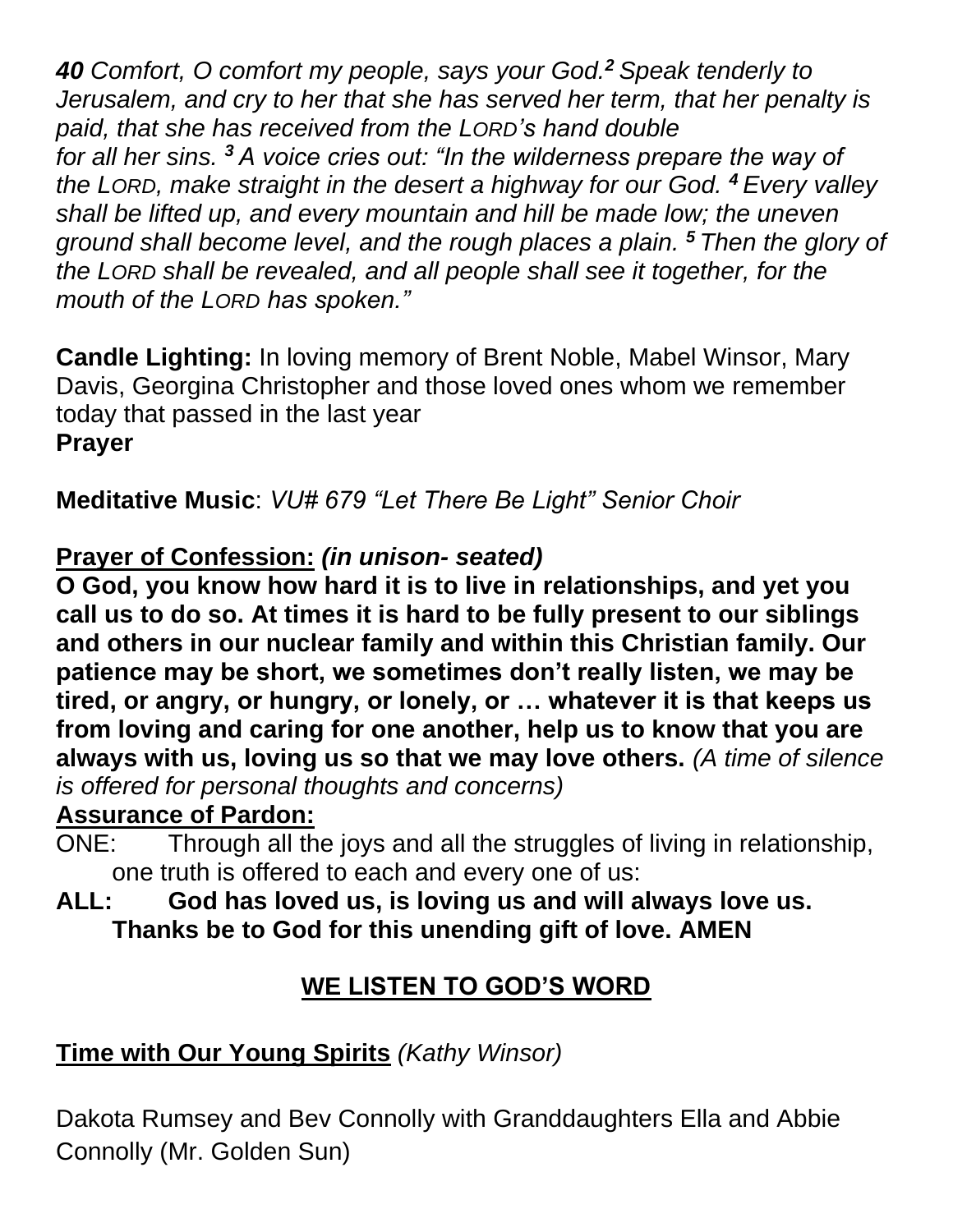# **Prayer for Illumination** *(in unison-seated)***:**

- One:Our faith blesses us with stories of others who have sought to live in life-giving relationships. As we remember these siblings in faith, remind us of your guidance and presence with us.
- **ALL: O God of story, in the beginning you created humankind. The Bible contains your story of love and encouragement and challenge, to your creation, to your children, and to us. Today, may our hearts and minds be open to hear what your Spirit is saying to us. We pray. Amen.**

**Scripture Lesson: Hebrews 11:1-3** *Now faith is the assurance of things hoped for, the conviction of things not seen. <sup>2</sup> Indeed, by faith [a](http://www.oxfordbiblicalstudies.com/article/book/obso-9780195288803/obso-9780195288803-div1-1377#obso-9780195288803-note-5425) our ancestors received approval. <sup>3</sup>By faith we understand that the world was prepared by the word of God, so that what is seen was made from things that are not visible.* 

(Robert McNeily)

**Prayer:** God of Moses, Aaron, and Miriam; God of Mary, Martha, and Lazurus; God of siblings who cared for one another, offered support and challenge, celebrated together, worked together, argued together, and grieved together. We are thankful for their witness. As they have done may we also seek to live in life-giving relationships with those we would name as siblings. Amen

(Christina McNeily)

**Hymn: VU371 Open My Eyes** *(Seated)*

## **Scripture Lesson: 1Samuel 3: 2-9**

*<sup>2</sup> One night Eli, whose eyes were becoming so weak that he could barely see, was lying down in his usual place. <sup>3</sup> The lamp of God had not yet gone out, and Samuel was lying down in the house of the LORD, where the ark of God was. <sup>4</sup> Then the LORD called Samuel. Samuel answered, "Here I am." <sup>5</sup> And he ran to Eli and said, "Here I am; you called me."But Eli said, "I did not call; go back and lie down." So he went and lay down.<sup>6</sup> Again the LORD called, "Samuel!" And Samuel got up and went to Eli and said, "Here I am; you called me." "My son," Eli said, "I did not call; go back and lie down." Now Samuel did not yet know the LORD: The word of the LORD had not yet been revealed to him.<sup>8</sup> A third time the LORD called, "Samuel!" And Samuel got up and went to Eli and said, "Here I am; you called me." Then Eli realized that the LORD was calling the boy. <sup>9</sup> So Eli told Samuel, "Go and*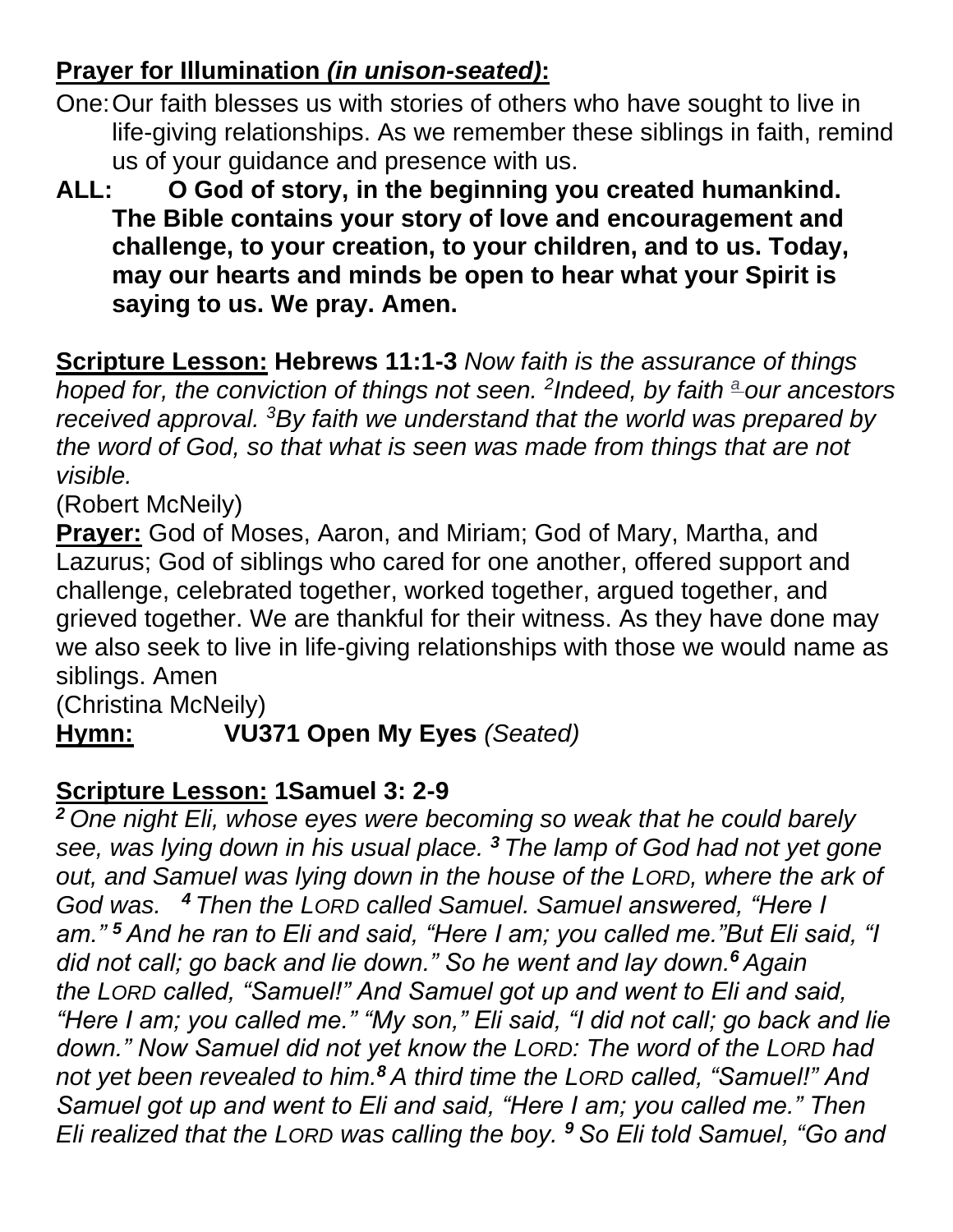*lie down, and if he calls you, say, 'Speak, LORD, for your servant is listening.'"* 

(Alexandra Dunn)

**Prayer:** God of Eli, Hannah, and Samuel, cross-generational colleagues, mentors, and trusted leaders in faith, remind us of the opportunities we have to nurture and care, mentor and discern with one another in this faith community. May we embrace the trust that is offered and shared with respect, care, and humility. Amen

(Eric Winsor)

**Hymn: VU 509 Here I am Lord** *(Standing)*

## **Scripture Lesson: Ruth 1: 15-17**

*<sup>15</sup> "Look," said Naomi, "your sister-in-law is going back to her people and her gods. Go back with her." <sup>16</sup> But Ruth replied, "Don't urge me to leave you or to turn back from you. Where you go - I will go, and where you stay - I will stay. Your people - will be my people and your God - my God. <sup>17</sup> Where you die - I will die, and there I will be buried. May the LORD deal with me, be it ever so severely, if even death separates you and me."* (Paula Shea)

**Prayer:** God of Ruth and Naomi, who embraced each other despite differences of race and cultural traditions and chose to be family for one another. God of Hagar, Abraham, and Ishmael; God of Sarah, Abraham, and Isaac; God of the complicated, and the jealous, and the broken, remind us that this too is real and that you walk with us through troubling times. For all who have complicated relationships may God's love and hope sustain us day by day.

(Ruby Shea)

# **Hymn: VU382 Breathe on me Breath of God** *(Seated)*

## **Scripture Lesson: Luke 5: 9-11**

*<sup>9</sup> For he and all his companions were astonished at the catch of fish they had taken, <sup>10</sup> and so were James and John, the sons of Zebedee, Simon's partners. Then Jesus said to Simon, "Don't be afraid; from now on you will fish for people." <sup>11</sup> So they pulled their boats up on shore, left everything and followed him.*

(Pauline Murrin)

**Prayer:** God of Simon and Andrew and James and John, who left the familiar to build new community with Jesus and his followers. Though faithful, they had moments of doubt, of fear, of denial. In our moments of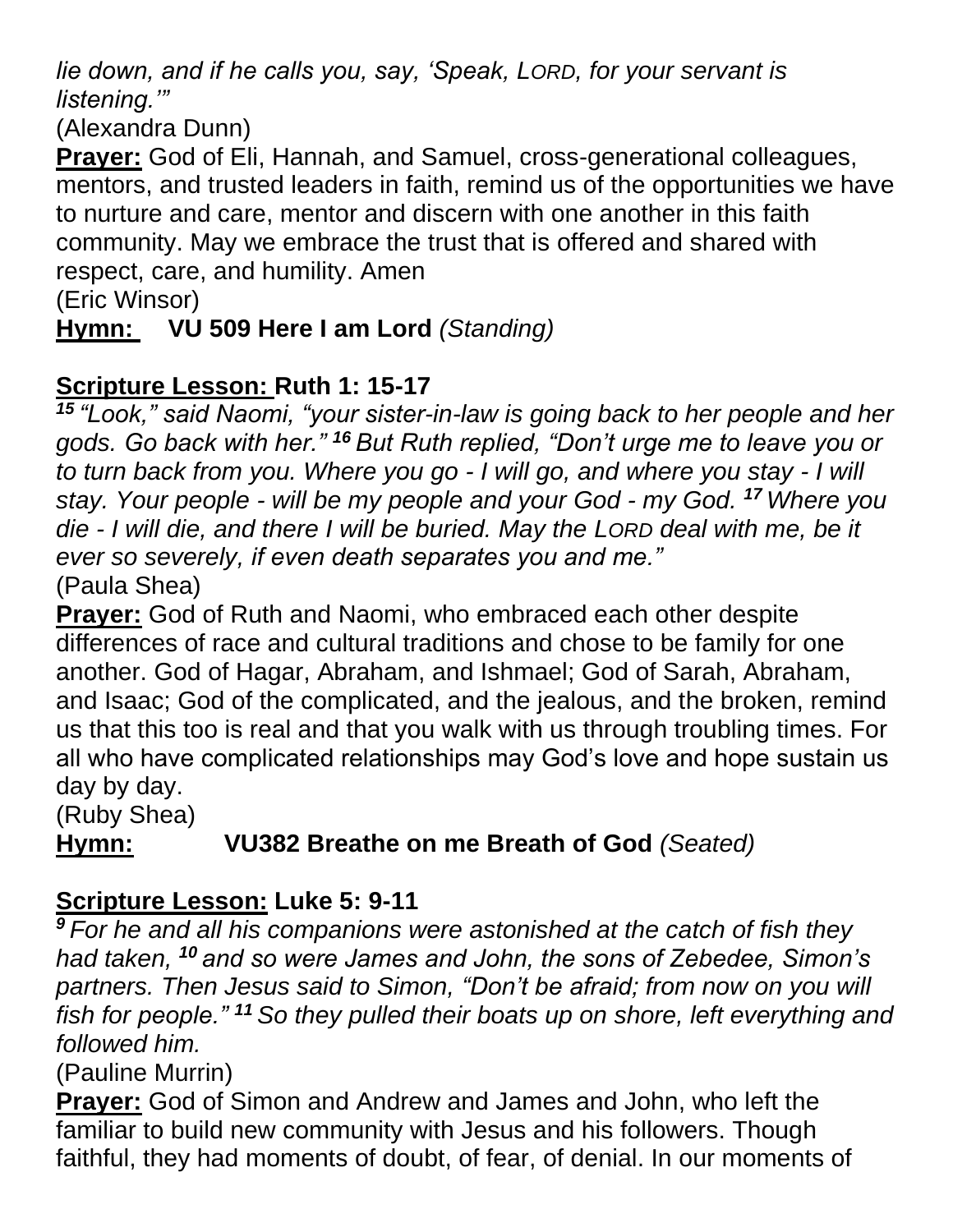doubt, fear, and denial, may we remember to trust and to take one step at a time.

(Florence Spurrell)

**Hymn: VU563 Jesus you have come to the Lakeshore** *(Seated)*

## **Scripture Lesson: Colossians 3: 12-17**

*<sup>2</sup> Therefore, as God's chosen people, holy and dearly loved, clothe yourselves with compassion, kindness, humility, gentleness and patience. <sup>13</sup> Bear with each other and forgive one another if any of you has a grievance against someone. Forgive as the Lord forgave you. <sup>14</sup> And over all these virtues put on love, which binds them all together in perfect unity. <sup>15</sup> Let the peace of Christ rule in your hearts, since as members of one body you were called to peace. And be thankful. <sup>16</sup> Let the message of Christ dwell among you richly as you teach and admonish one another with all wisdom through psalms, hymns, and songs from the Spirit, singing to God with gratitude in your hearts. <sup>17</sup> And whatever you do, whether in word or deed, do it all in the name of the Lord Jesus, giving thanks to God the Father through him.*

(Katherine O'Brien)

**Prayer:** God of Mary and John, called to relationships that stretch beyond blood, to care for one another. You invite us too to reach out in welcome, support, and care for one another. God of the past, God of the present, God of tomorrow, help us to live in relationships that seek justice, love kindness, and ground ourselves in your love for us.

(Roger Angel)

We continue in prayer, sharing in the prayer Jesus taught the disciples…

#### **The LORD's Prayer: In unison**

**Hymn: VU226 For the Beauty of the Earth** *(Standing)*

# **WE RESPOND TO GOD'S WORD**

## **Minute For Mission:**

#### **Invitation to the Offering:**

ONE: God has blessed our lives with relationships—joy inspiring and challenging. In response to God's blessings in our lives, we are now invited to share our offerings.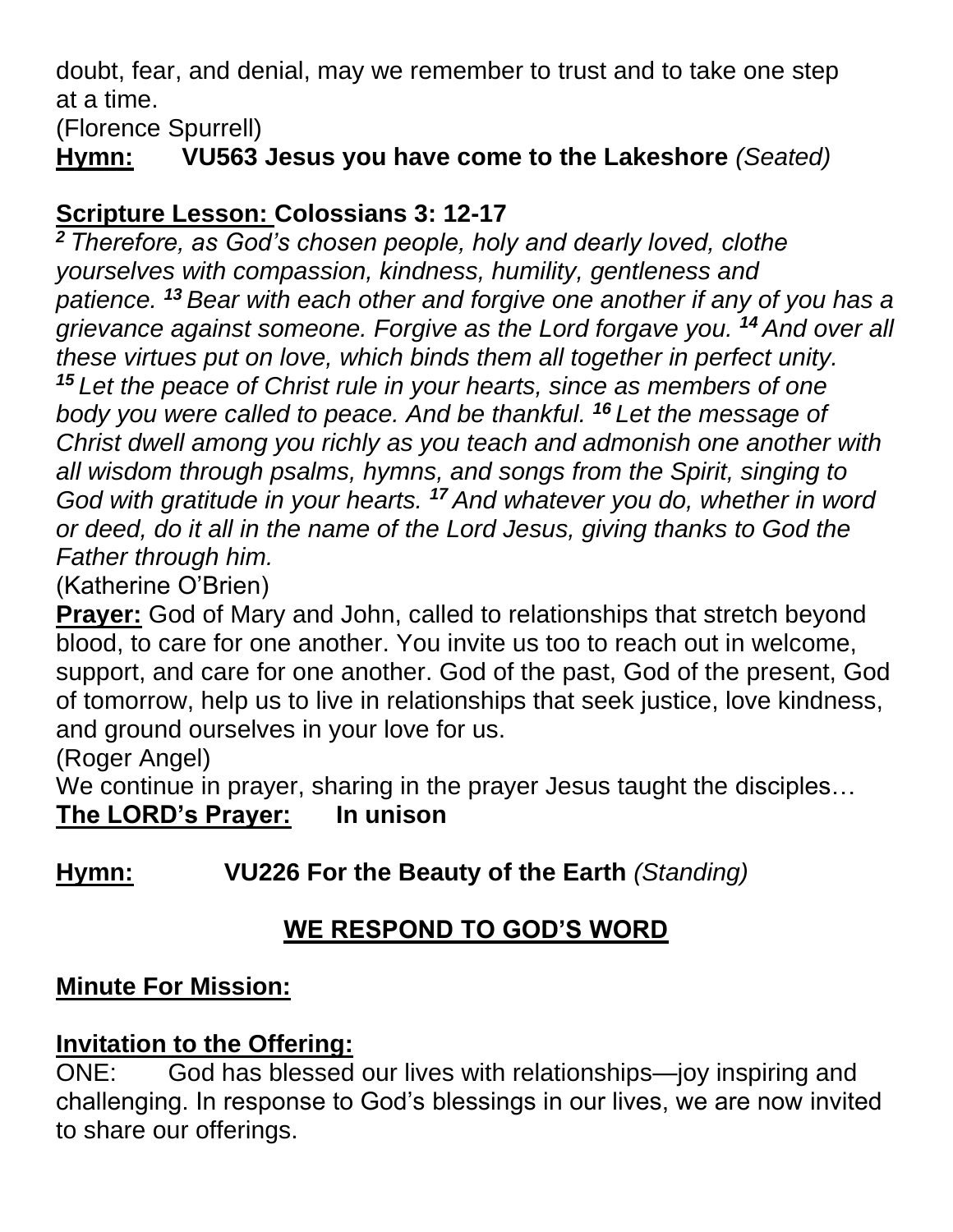#### **Prayer of Dedication:** *(in unison- standing)*

**ALL: Creator God, you have blessed our lives with relationships that both inspire and challenge. We offer these gifts so that we might continue to build relationships with one another and with your whole creation. Bless these gifts that they may bring wholeness and life abundance to all your people. We pray. Amen.**

**\*Hymn: Go My Children** *(Standing)*

*Go, My children, with My Blessing; Never Alone. Waking, Sleeping, I am with you; You are My Own. In my Love's Baptismal river, I have made you mine forever! Go, My children, with My blessing; You are My Own.*

*Go, My children, Fed and Nourished; Closer to Me. Grow in Love and Love by Serving; Joyful and Free. Here My Spirit's Power filled You; Here My tender comfort stilled you! Go, My Children, Fed and Nourished; Joyful and Free.*

*I, the Lord, will bless and keep you; And give you peace. I, the Lord, will smile upon you; And give you peace. I, the Lord, will be your Father, Saviour, Comforter and Brother! Go, My Children, I will keep you; And give you peace.*